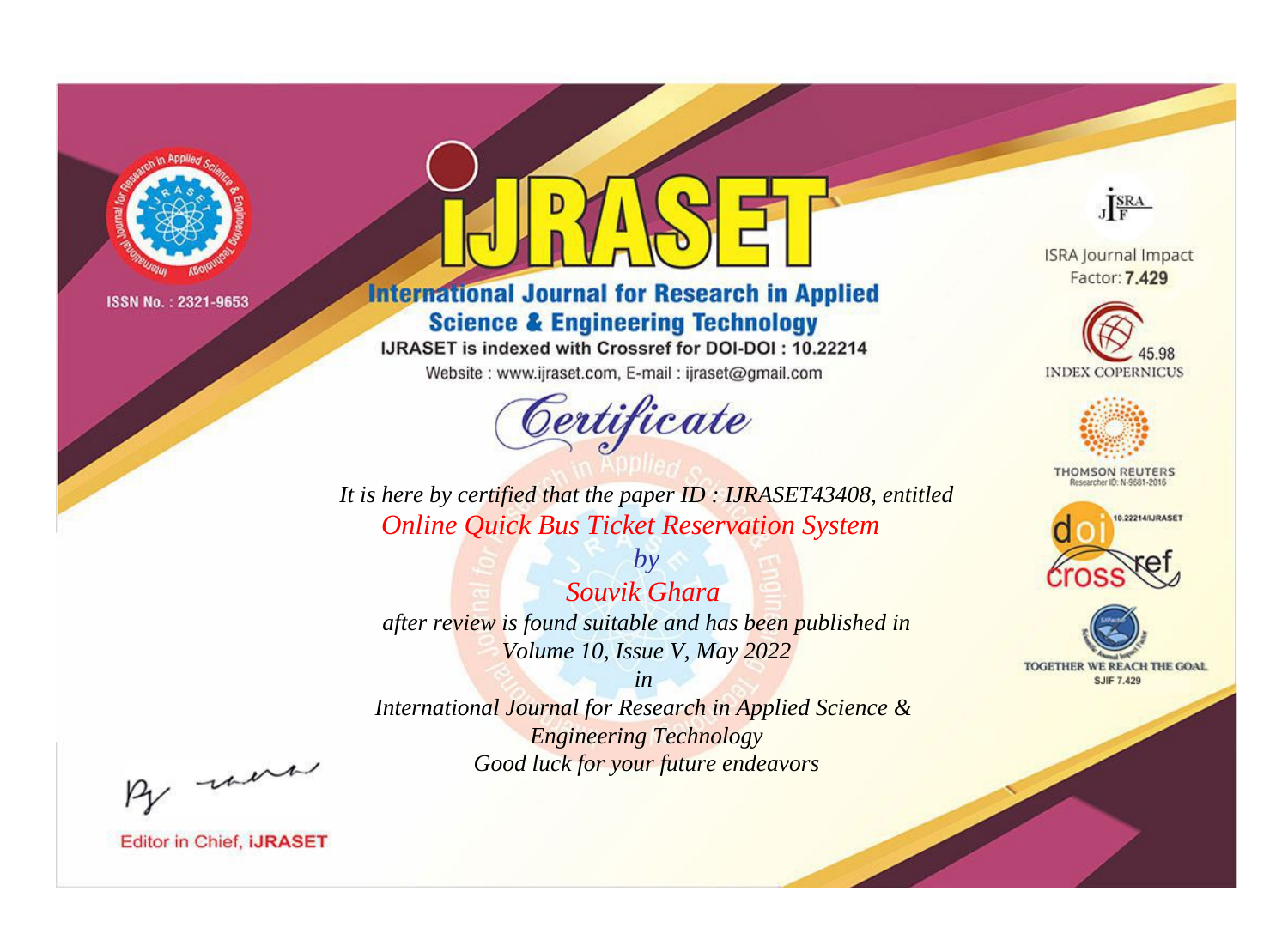

# **International Journal for Research in Applied Science & Engineering Technology**

IJRASET is indexed with Crossref for DOI-DOI: 10.22214

Website: www.ijraset.com, E-mail: ijraset@gmail.com



JERA

**ISRA Journal Impact** Factor: 7.429





**THOMSON REUTERS** 



TOGETHER WE REACH THE GOAL **SJIF 7.429** 

*It is here by certified that the paper ID : IJRASET43408, entitled Online Quick Bus Ticket Reservation System*

*by Twinkle Saha after review is found suitable and has been published in Volume 10, Issue V, May 2022*

*in* 

*International Journal for Research in Applied Science & Engineering Technology Good luck for your future endeavors*

By morn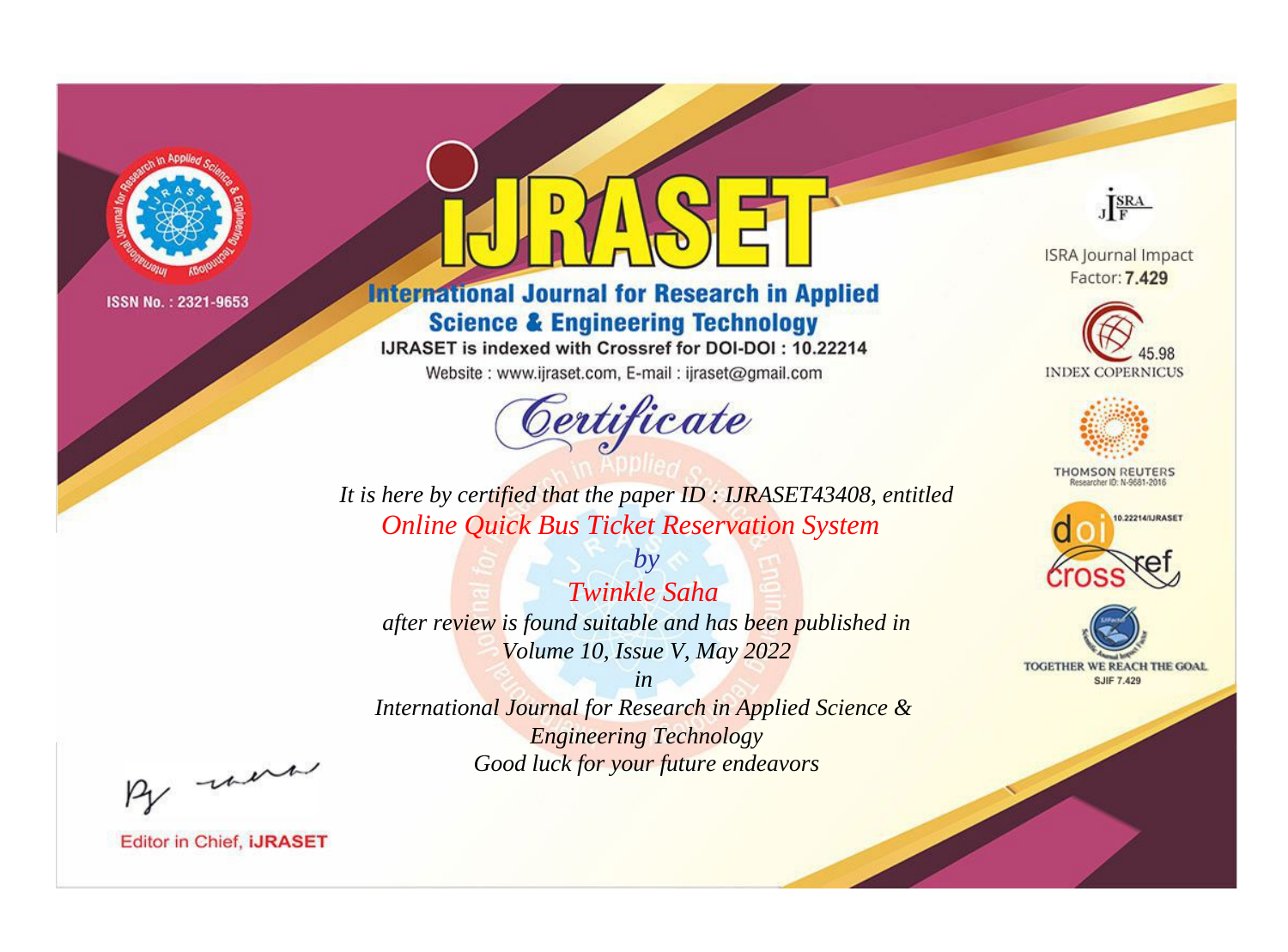

# **International Journal for Research in Applied Science & Engineering Technology**

IJRASET is indexed with Crossref for DOI-DOI: 10.22214

Website: www.ijraset.com, E-mail: ijraset@gmail.com



JERA

**ISRA Journal Impact** Factor: 7.429





**THOMSON REUTERS** 



TOGETHER WE REACH THE GOAL **SJIF 7.429** 

*It is here by certified that the paper ID : IJRASET43408, entitled Online Quick Bus Ticket Reservation System*

*by Arunima Ghosh after review is found suitable and has been published in Volume 10, Issue V, May 2022*

*in* 

*International Journal for Research in Applied Science & Engineering Technology Good luck for your future endeavors*

By morn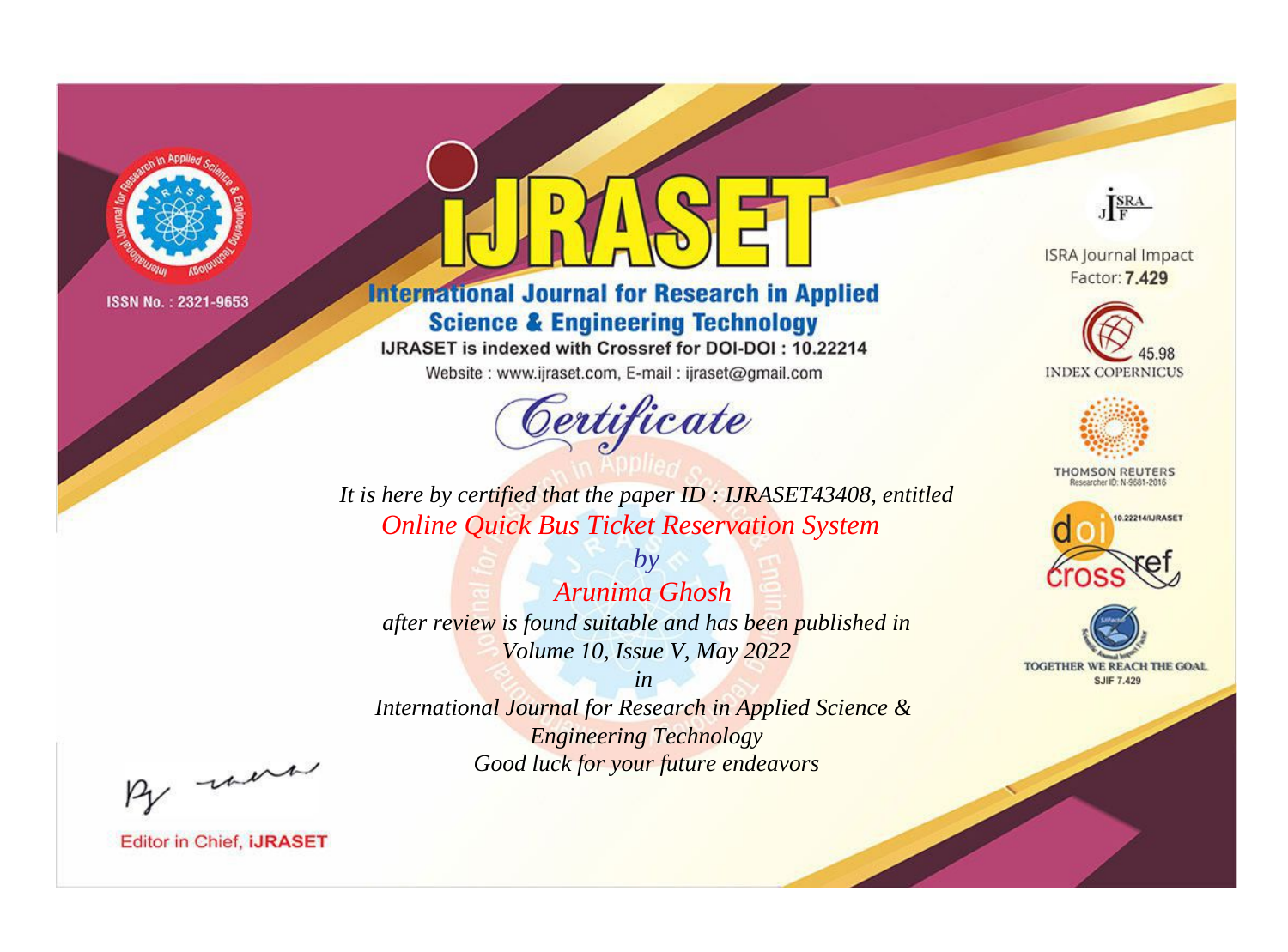

# **International Journal for Research in Applied Science & Engineering Technology**

IJRASET is indexed with Crossref for DOI-DOI: 10.22214

Website: www.ijraset.com, E-mail: ijraset@gmail.com



JERA

**ISRA Journal Impact** Factor: 7.429





**THOMSON REUTERS** 



TOGETHER WE REACH THE GOAL **SJIF 7.429** 

*It is here by certified that the paper ID : IJRASET43408, entitled Online Quick Bus Ticket Reservation System*

*by Diya Biswas after review is found suitable and has been published in Volume 10, Issue V, May 2022*

*in* 

*International Journal for Research in Applied Science & Engineering Technology Good luck for your future endeavors*

By morn